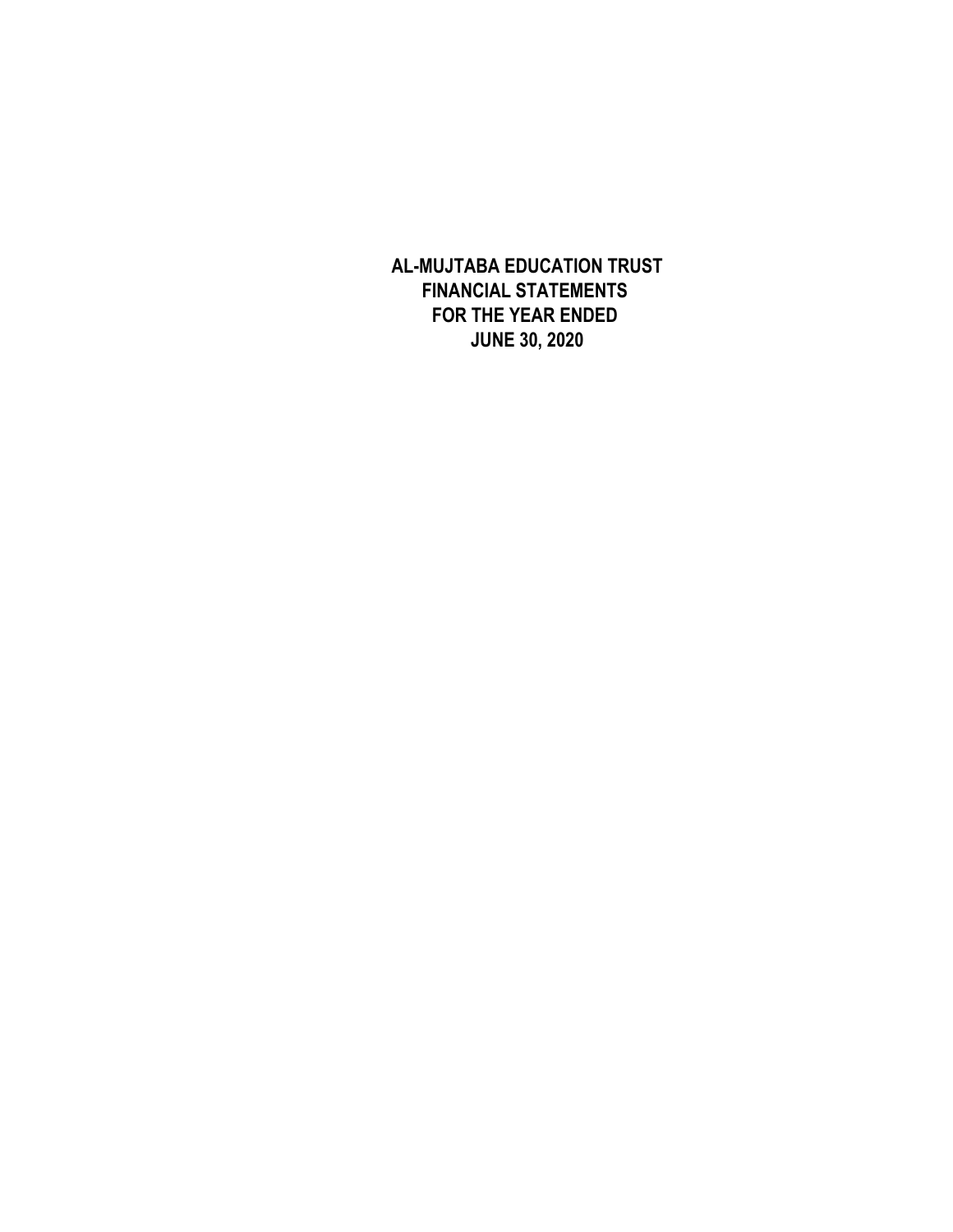# **AL-MUJTABA EDUCATION TRUST STATEMENT OF FINANCIAL POSITION AS AT JUNE 30, 2020**

|                              | Note | 2020<br><b>Rupees</b> | 2019<br>Rupees |
|------------------------------|------|-----------------------|----------------|
| <b>NON CURRENT ASSETS</b>    |      |                       |                |
| Property and equipment       | 3    | 2,655,356             | 760,224        |
| Security deposits - landlord |      | 50,000                |                |
|                              |      | 2,705,356             | 760,224        |
| <b>CURRENT ASSETS</b>        |      |                       |                |
| Advances and prepayments     | 4    | 631,595               | 102,787        |
| Cash and bank balances       | 5    | 50,538,758            | 36,532,356     |
|                              |      | 53,875,709            | 37,395,367     |
| <b>FUNDS</b>                 |      |                       |                |
| Unrestricted fund            | 6    | (10, 550, 095)        | (7,360,360)    |
| Restricted fund              | 7    | 51,607,910            | 26,701,899     |
|                              |      | 41,057,815            | 19,341,539     |
| <b>CURRENT LIABILITIES</b>   |      |                       |                |
| Trade and other payables     | 8    | 44,331                |                |
| Scholarship payable          |      | 12,773,563            | 18,053,828     |
|                              |      | 12,817,894            | 18,053,828     |
|                              |      | 53,875,709            | 37,395,367     |
|                              |      |                       |                |

### **CONTINGENCIES AND COMMITMENTS** 9

The annexed notes from 1 to 14 form an integral part of these financial statements.

Rawalpindi,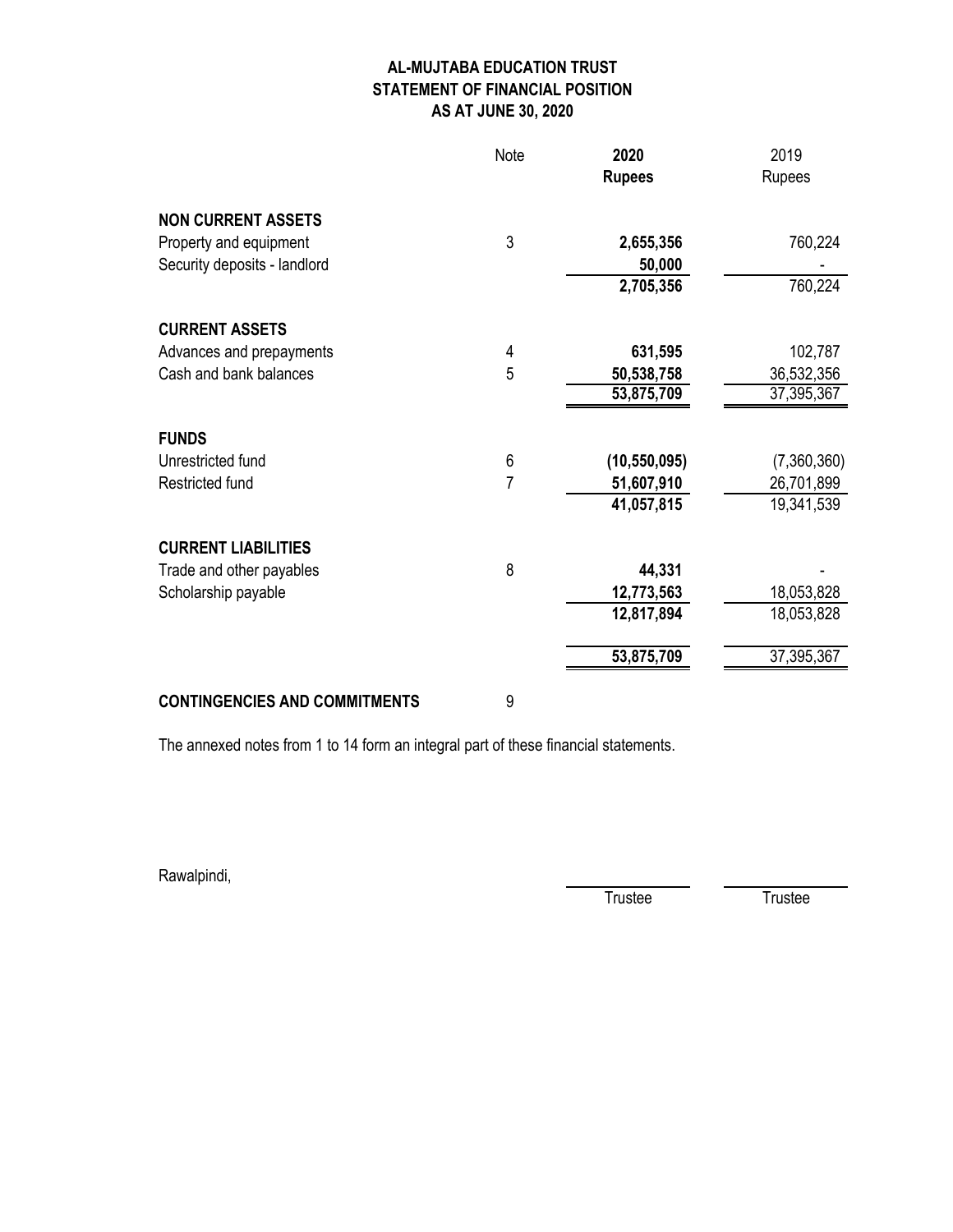# **AL-MUJTABA EDUCATION TRUST STATEMENT OF INCOME AND EXPENDITURE FOR THE YEAR ENDED JUNE 30, 2020**

|                                                                                                                 | Note | 2020<br><b>Rupees</b>                  | 2019<br>Rupees                              |
|-----------------------------------------------------------------------------------------------------------------|------|----------------------------------------|---------------------------------------------|
| <b>INCOME</b>                                                                                                   |      |                                        |                                             |
| Unrestricted funds<br>Profit on bank deposits<br>Management contribution<br>Other receipts                      |      | 2,691,366<br>26,300<br>737,890         | 811,082<br>200,000                          |
| <b>Restricted funds</b><br>Education<br>Zakat receipts<br><b>TOTAL INCOME</b><br><b>EXPENDITURE</b>             |      | 27,637,971<br>22,865,800<br>53,959,327 | 22,982,020<br>21,800,070<br>45,793,172      |
| Unrestricted funds<br>Administrative expenses                                                                   | 10   | (6,645,291)                            | (4,829,046)                                 |
| <b>Restricted funds</b><br>Direct educational expenses<br>Scholarship payable<br><b>SURPLUS BEFORE TAXATION</b> |      | (25, 597, 760)<br>21,716,276           | (20, 954, 455)<br>(18,053,828)<br>1,955,843 |
| <b>TAXATION</b>                                                                                                 | 11   |                                        |                                             |
| <b>SURPLUS AFTER TAXATION</b>                                                                                   |      | 21,716,276                             | 1,955,843                                   |

The annexed notes from 1 to 14 form an integral part of these financial statements.

Rawalpindi,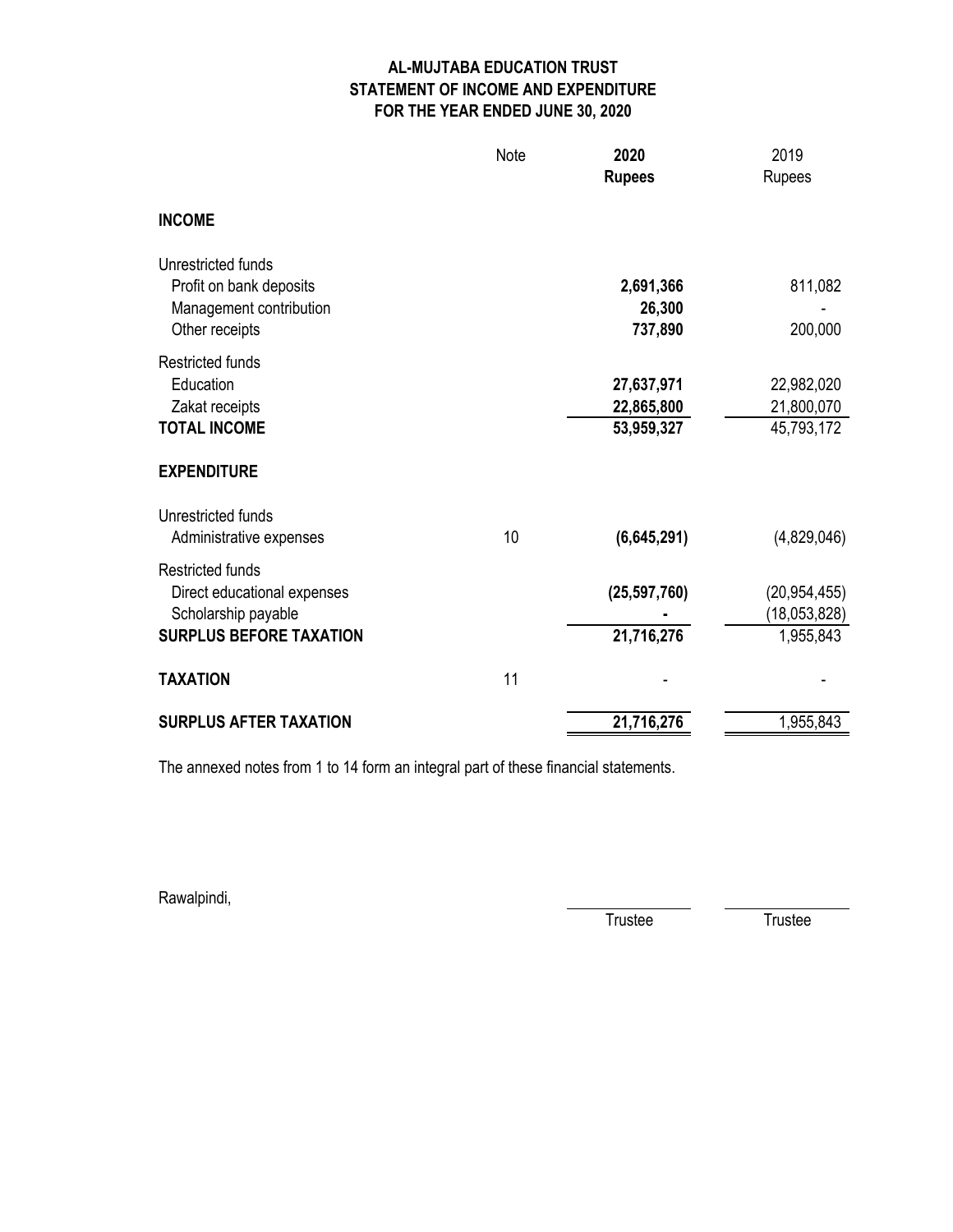# **AL-MUJTABA EDUCATION TRUST STATEMENT OF CASH FLOWS FOR THE YEAR ENDED JUNE 30, 2020**

|                                                                                    | Note | 2020          | 2019       |
|------------------------------------------------------------------------------------|------|---------------|------------|
|                                                                                    |      | <b>Rupees</b> | Rupees     |
| <b>CASH FLOWS FROM OPERATING ACTIVITIES</b>                                        |      |               |            |
| Surplus before taxation                                                            |      | 21,716,276    | 1,955,843  |
| Adjustment for non-cash items                                                      |      |               |            |
| Depreciaiton                                                                       |      | 744,433       | 151,673    |
| Operating profit before working capital changes                                    |      | 22,460,709    | 2,107,516  |
| Adjustment for working capital changes                                             |      |               |            |
| Increase in current assets                                                         |      |               |            |
| Advances and prepayments                                                           |      | (528, 808)    | (102, 787) |
| Increase / (decrease) in current liabilities                                       |      |               |            |
| Trade and other payables                                                           |      | 44,331        |            |
| Scholarship payable                                                                |      | (5,280,265)   | 18,053,828 |
| Cash flows generated from operations                                               |      | 16,695,967    | 20,058,557 |
| <b>CASH FLOWS FROM INVESTING ACTIVITIES</b>                                        |      |               |            |
| Purchase of property and equipment                                                 |      | (2,639,565)   | (38, 370)  |
| Security deposits - landlord                                                       |      | (50,000)      |            |
| Net cash used in investing activities                                              |      | (2,689,565)   | (38, 370)  |
| <b>CASH FLOWS FROM FINANCING ACTIVITIES</b>                                        |      |               |            |
| Increase in cash and cash equivalents<br>Cash and cash equivalents at beginning of |      | 14,006,402    | 20,020,187 |
| year                                                                               |      | 36,835,702    | 16,815,515 |
| Cash and cash equivalents at end of year                                           |      | 50,842,104    | 36,835,702 |
|                                                                                    |      |               |            |

The annexed notes from 1 to 14 form an integral part of these financial statements.

Rawalpindi,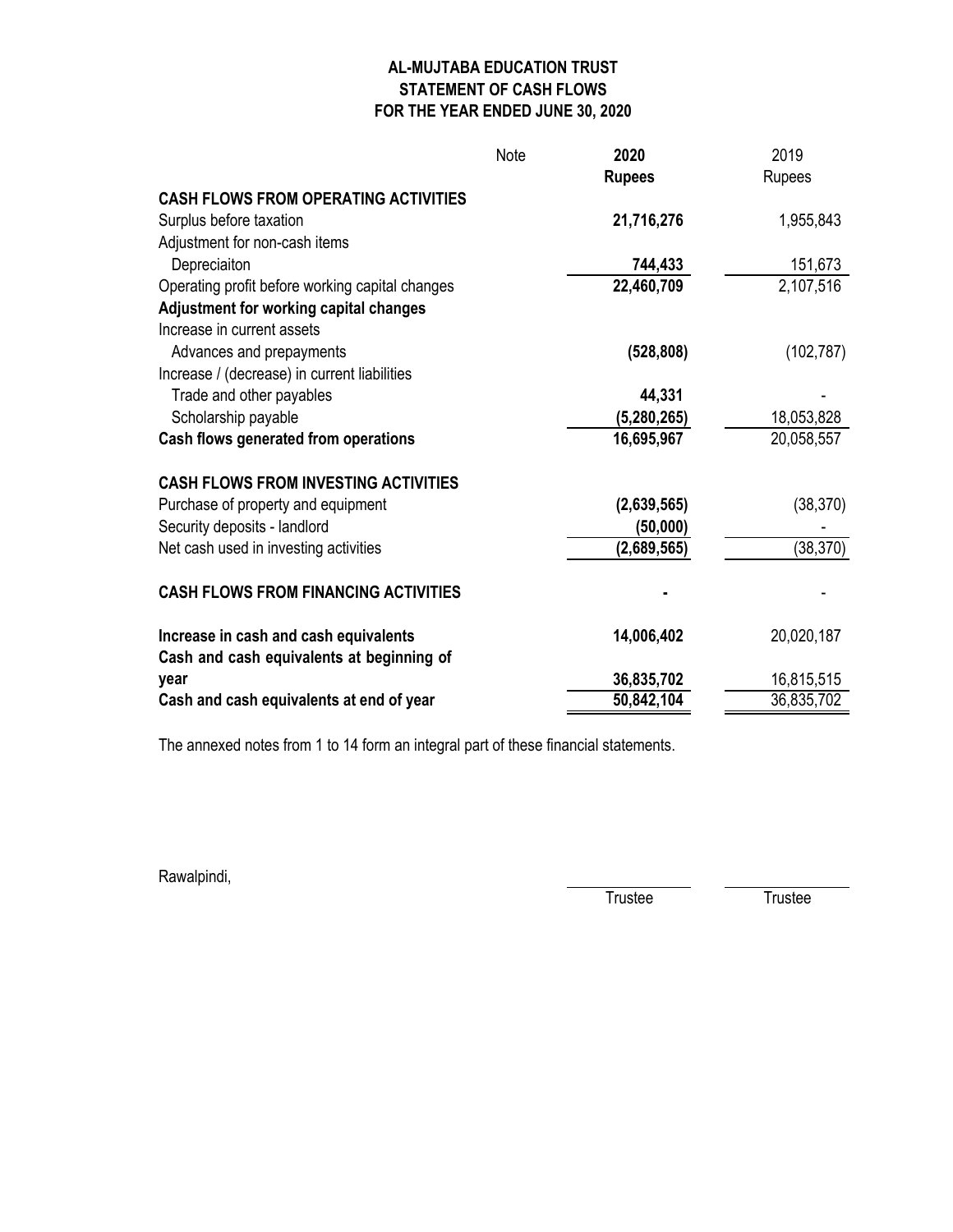# **AL-MUJTABA EDUCATION TRUST NOTES TO THE FINANCIAL STATEMENTS FOR THE YEAR ENDED JUNE 30, 2020**

### **1. STATUS AND NATURE OF BUSINESS**

**AL-MUJTABA EDUCATION TRUST** ("the trust") was registered on February 11, 2016 under the Trust Act, 1882. It is situated at House 463, First Floor, Street 17, Chaklala Scheme 3, Rawalpindi. The trust is engaged in:

- The objectives of Al-Mujtaba Trust is to select talented boys and girls from government schools at primary and middle level and supporting their further education. Where necessary, admitting them in higher quality schools and bearing their expenses of fees, uniform and conveyance etc.
- Arranging and where necessary financing poly technical, vocational and computer training for boys and girls having aptitude, thereby enabling them for suitable jobs.

#### **2. BASIS OF PREPARATION**

The significant accounting polices which have been adopted in the preparation of these financial statements are summarized as under:

#### **Basis of preparation 2.1**

These financial statements have been prepared under the historical cost convention except as otherwise stated in the respective polices and notes given hereunder.

#### **Functional and presentation currency 2.2**

These financial statements are presented in Pakistani Rupee (Rs. / Rupees) which is the Trust's functional currency. Amounts presented in the financial statements have been rounded off to the nearest of Rs. / Rupees, unless otherwise stated.

#### **Property and equipment 2.3**

#### **Initial recognition**

All items of property and equipment are initially recorded at cost. Cost comprises of acquisition and other directly attributable costs.

#### **Subsequent measurement**

Property and equipment are stated at cost less accumulated depreciation and impairment loss (if any). Maintenance and repairs are charged to income and expenditure account as and when incurred. Major renewals and improvements are capitalized and the assets so replaced, if any, are written off.

#### **Depreciation**

All items of property and equipment are depreciated on reducing balance method at the annual rate of 15 to 30 percent, depending upon each class of asset. Full year's depreciation is charged on additions while no depreciation is charged on deletions, made during the year. Full year's depreciation is charged to income and expenditure account.

#### **Disposal**

The gain or loss arising on disposal or retirement of an item of property and equipment is determined as the difference between the sales proceeds and the carrying amounts of the asset and is recognized as an income / expense in the income and expenditure account currently.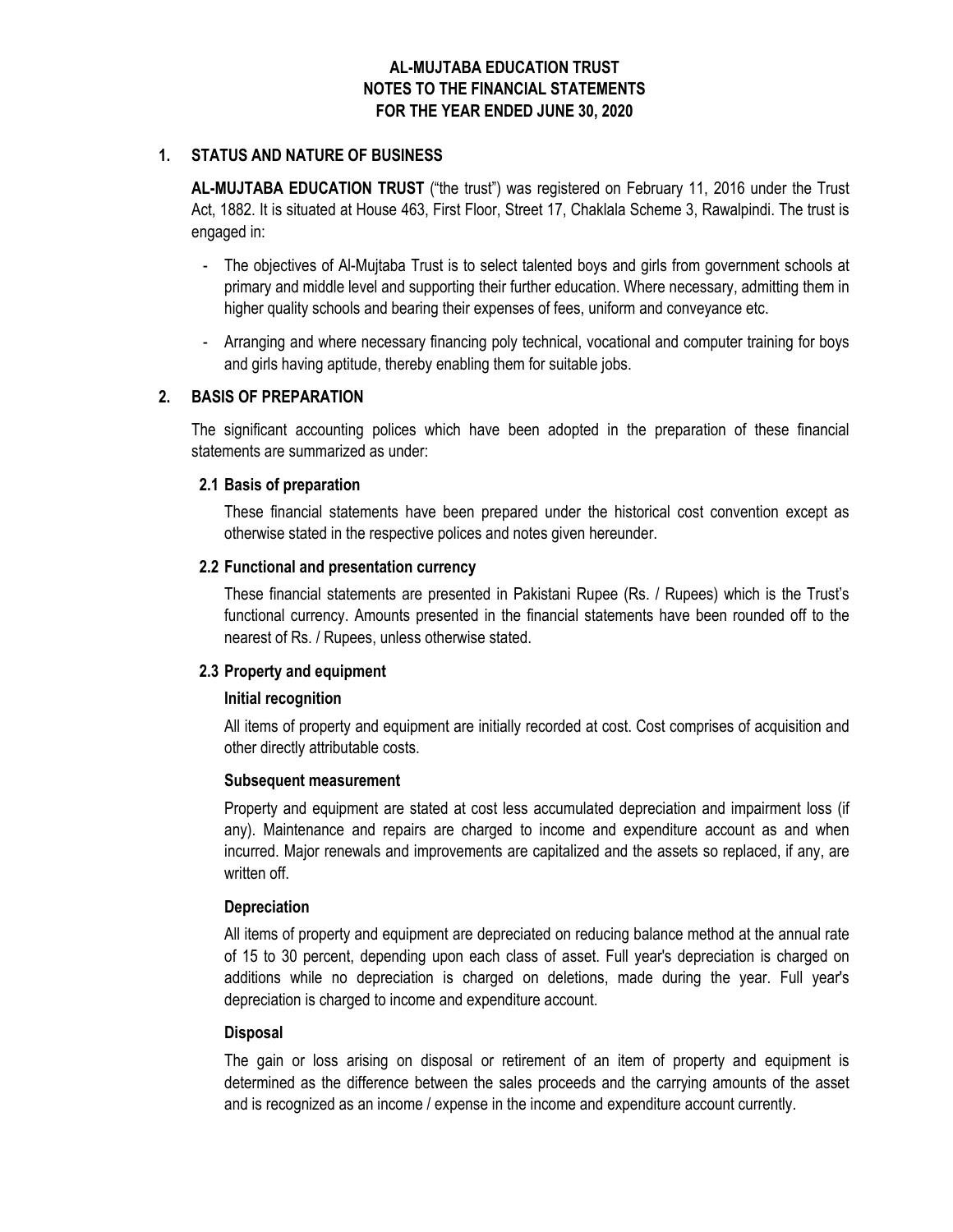#### **Judgment and estimates**

The useful lives, residual values and depreciation method are reviewed on a regular basis. The effect of any changes in estimate is accounted for on a prospective basis.

### **2.4 Contingent liabilities**

A contingent liability is disclosed when the Trust has a possible obligation as a result of past events, whose existence will be confirmed only by the occurrence or non-occurrence, of one or more uncertain future events not wholly within the control of the Trust; or the Trust has a present legal or constructive obligation that arises from past events, but it is not probable that an outflow of resources embodying economic benefits will be required to settle the obligation, or the amount of the obligation cannot be measured with sufficient reliability.

## **2.5 Provision**

A provision is recognized in the statement of financial position when the Trust has a legal or constructive obligation as a result of a past event, and it is probable that an outflow of economic benefits will be required to settle the obligation and a reliable estimate can be made of the amount of obligation. The amount recognized as a provision reflects the best estimate of the expenditure to settle the present obligation at the reporting date.

## **2.6 Taxation**

The Trust is eligible for hundred percent (100%) tax credit on taxes payable by the Trust under clause (a) of sub-section 2 of Section 100 C of the Income Tax Ordinance, 2001, introduced under the Finance Act, 2014.

## **Revenue recognition 2.7**

All donations are recognized on receipt basis except other income.

## **Offsetting financial assets and liabilities 2.8**

A financial asset and a financial liability is set-off in the statement of financial position, only when the Trust has a legally enforceable right to set-off the recognized amounts and intends either to settle on a net basis, or to realize the assets and settle the liabilities, simultaneously.

### **Method of preparation of statement of cash flows 2.9**

The statement of cash flows is prepared using indirect method.

#### **Cash and cash equivalents 2.10**

Cash and cash equivalents are carried in the balance sheet at cost. For the purpose of statement of cash flows, cash and cash equivalents comprise of cash in hand, balances with banks on current accounts and deposit accounts and balances of outstanding running finance facilities availed by the Trust.

#### **Related party transactions 2.11**

All transactions involving related parties arising in the normal course of business are conducted at arm's length at normal commercial rates in the same terms and conditions as third party transactions using valuation modes, as admissible except in extremely rare circumstances where, subject to the approval of the Board of Trustees, it is in the interest of the Trust to do so.

## **Unrestricted Fund 2.12**

An unrestricted fund used to meet the general revenue and capital expenditure requirements of the Trust.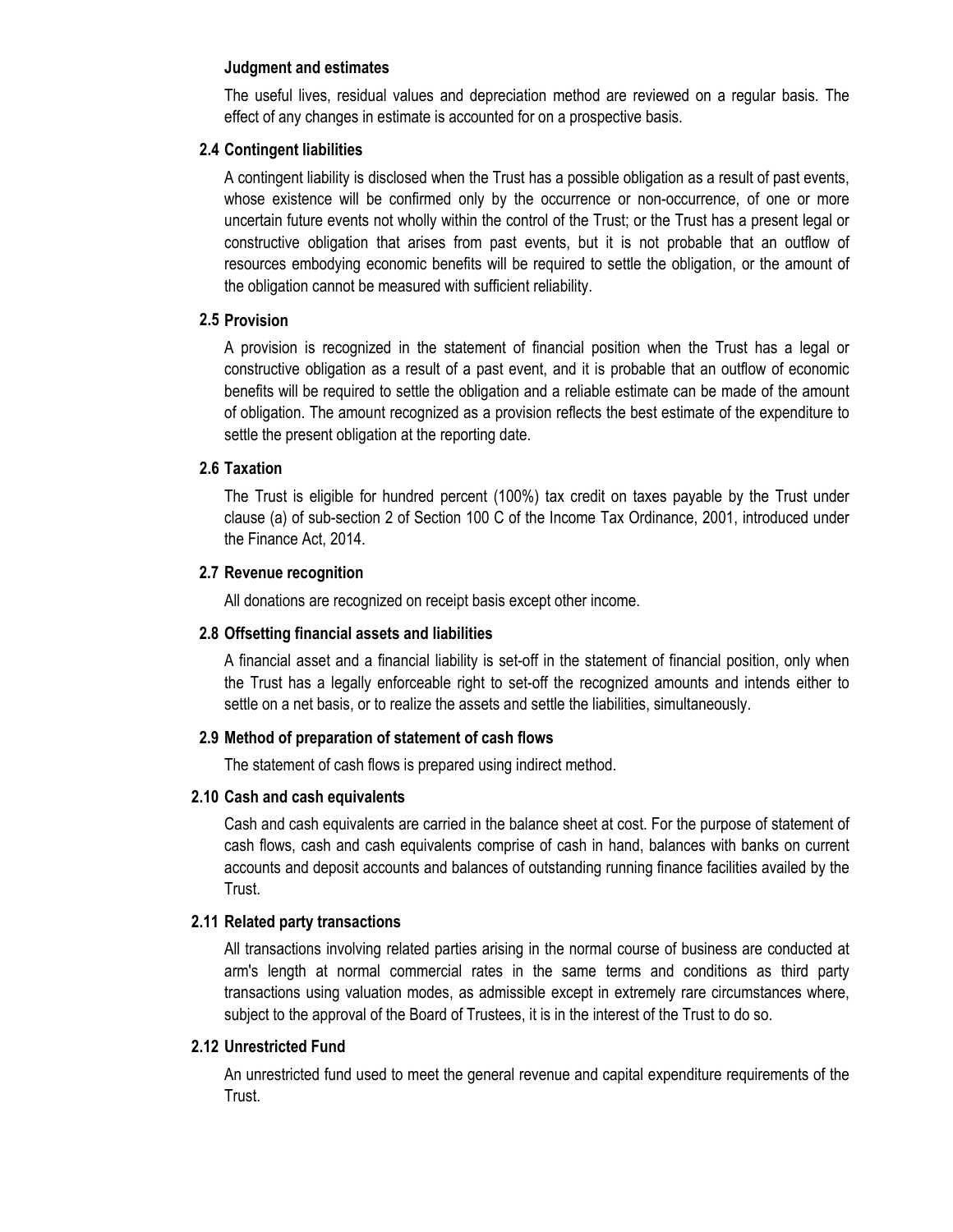## **Restricted Fund 2.13**

The Trust has created a restricted fund where the recourses allocated can not be spent and treated as revenue during the year due to any obligation placed by either the donor or the trustees.

### **Donation - Education Fund**

Grant received from Education fund is a restricted fund for needy students, which is being managed by AL-Mujtaba Education Trust since February 11, 2016 as per Grant Agreement. All grants received from Education Fund can be used for the donational, operations and management of the Al-Mujtaba Education Trust.

## **Zakat Fund**

Zakat received by the Trust is categorized as restricted fund as the Trust follows a Wakalah Model. In this model, zakat is received on behalf of zakat eligible students and is only spent on direct educational expenses of those students. These expenses are adjusted with the zakat fund.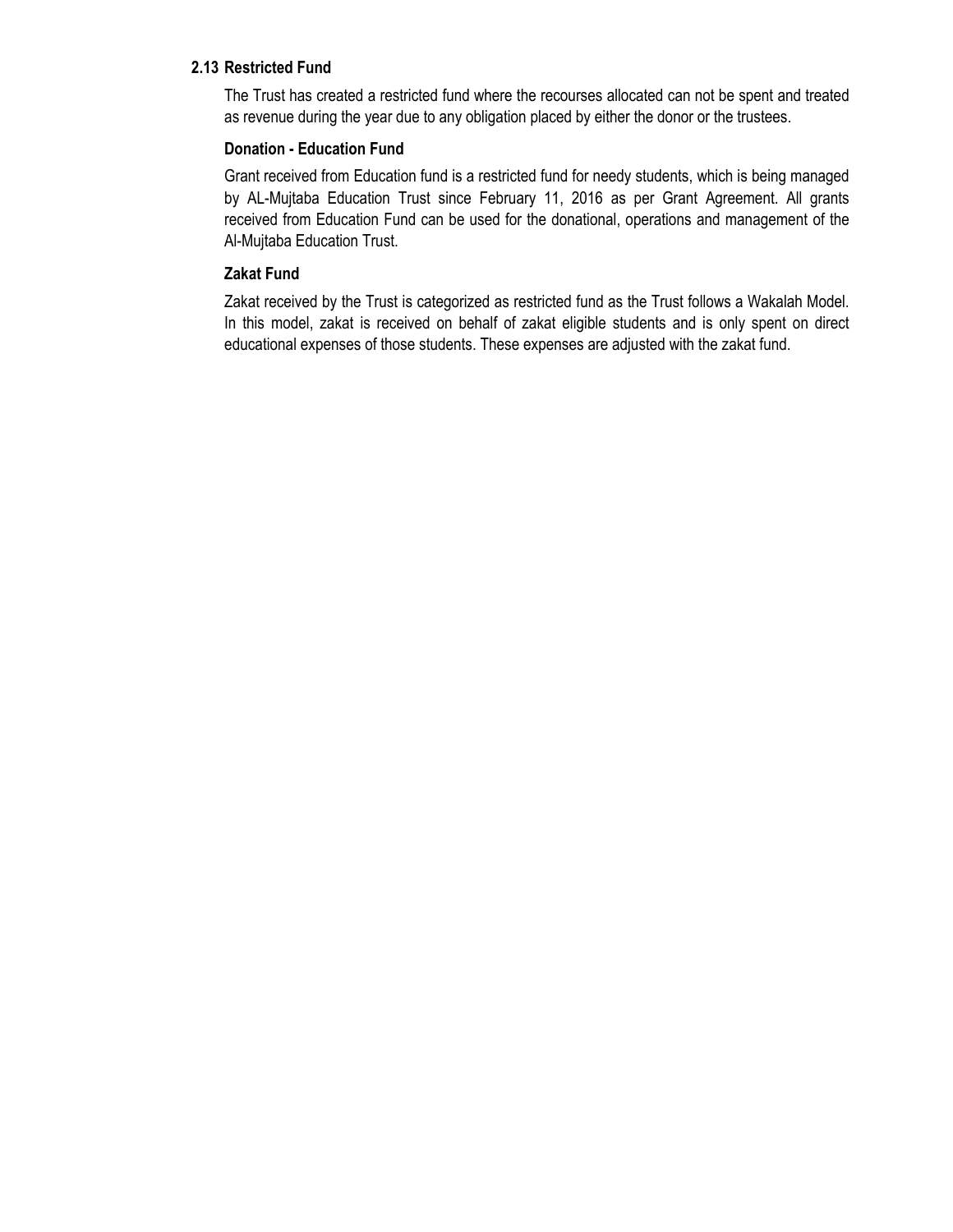# **3. PROPERTY AND EQUIPMENT**

| <b>Particulars</b>         | Office equipment | <b>Furniture and</b><br>fixtures | <b>Computers</b>         | <b>Vehicle</b> | <b>Total</b>  |
|----------------------------|------------------|----------------------------------|--------------------------|----------------|---------------|
|                            |                  |                                  | --Rupees---------------- |                |               |
| As at 30 June, 2018        |                  |                                  |                          |                |               |
| Cost                       | 159,473          | 514,971                          | 496,600                  |                | 1,171,044     |
| Accumulated depreciation   | (23, 921)        | (86,096)                         | (187, 500)               |                | (297, 517)    |
| Net book value             | 135,552          | 428,875                          | 309,100                  |                | 873,527       |
| Period ended 30 June, 2019 |                  |                                  |                          |                |               |
| Opening net book value     | 135,552          | 428,875                          | 309,100                  |                | 873,527       |
| Additions                  | 16,370           |                                  | 22,000                   |                | 38,370        |
| Disposals                  |                  |                                  |                          |                |               |
| Depreciation               | (22, 788)        | (64, 331)                        | (64, 554)                |                | (151, 673)    |
| Net book value             | 129,134          | 364,544                          | 266,546                  | $\overline{a}$ | 760,224       |
| As at June 30, 2019        |                  |                                  |                          |                |               |
| Cost                       | 175,843          | 514,971                          | 518,600                  |                | 1,209,414     |
| Accumulated depreciation   | (46, 709)        | (150, 427)                       | (252, 054)               |                | (449, 190)    |
| Net book value             | 129,134          | 364,544                          | 266,546                  | $\blacksquare$ | 760,224       |
| Period ended 30 June, 2020 |                  |                                  |                          |                |               |
| Opening net book value     | 129,134          | 364,544                          | 266,546                  |                | 760,224       |
| Additions                  | 14,525           |                                  |                          | 2,625,040      | 2,639,565     |
| <b>Disposals</b>           |                  |                                  |                          |                |               |
| Depreciation               | (21, 120)        | (77, 246)                        | (155, 580)               | (490, 487)     | (744, 433)    |
| Net book value             | 122,539          | 287,298                          | 110,966                  | 2,134,553      | 2,655,356     |
| As at June 30, 2020        |                  |                                  |                          |                |               |
| Cost                       | 190,368          | 514,971                          | 518,600                  | 2,625,040      | 3,848,979     |
| Accumulated depreciation   | (67, 829)        | (227, 673)                       | (407, 634)               | (490, 487)     | (1, 193, 623) |
| Net book value             | 122,539          | 287,298                          | 110,966                  | 2,134,553      | 2,655,356     |
| Depreciation rate          | 15%              | 15%                              | 30%                      | 20%            |               |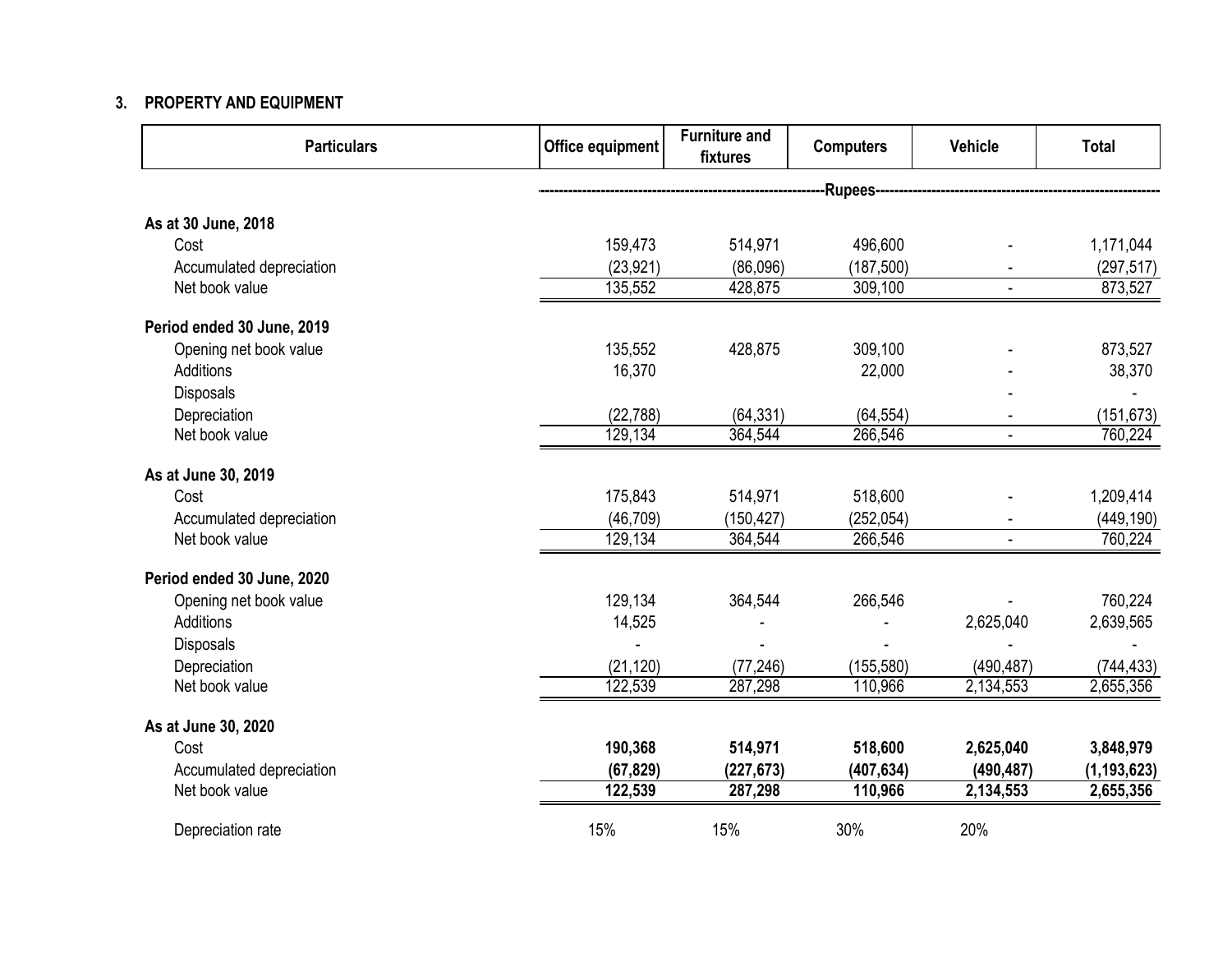|                |                                                                                                                                          | Note | 2020           | 2019          |
|----------------|------------------------------------------------------------------------------------------------------------------------------------------|------|----------------|---------------|
|                |                                                                                                                                          |      | <b>Rupees</b>  | Rupees        |
| 4.             | <b>Advances and prepayments</b>                                                                                                          |      |                |               |
|                | <b>Advances</b>                                                                                                                          |      |                |               |
|                | For expenses                                                                                                                             |      | 157,921        |               |
|                | Income tax                                                                                                                               |      | 373,674        | 102,787       |
|                | <b>Prepayments</b>                                                                                                                       |      |                |               |
|                | Prepaid rent                                                                                                                             |      | 100,000        |               |
|                |                                                                                                                                          |      | 631,595        | 102,787       |
| 5 <sub>1</sub> | <b>CASH AND BANK BALANCES</b>                                                                                                            |      |                |               |
|                | Cash in hand<br>Cash at banks                                                                                                            |      | 59,572         | 13,893        |
|                | <b>Donation Account</b>                                                                                                                  |      | 35,531,524     | 22,789,299    |
|                | Zakat Account                                                                                                                            |      | 14,947,662     | 13,729,164    |
|                |                                                                                                                                          |      | 50,538,758     | 36,532,356    |
| 6.             | <b>UNRESTRICTED FUND</b>                                                                                                                 |      |                |               |
|                | Opening balance                                                                                                                          |      | (7,360,360)    | (3,239,050)   |
|                | Deficit for the year                                                                                                                     |      | (3, 189, 735)  | (4, 121, 310) |
|                |                                                                                                                                          |      | (10, 550, 095) | (7,360,360)   |
| 7.             | <b>RESTRICTED FUND</b>                                                                                                                   |      |                |               |
|                | Opening balance                                                                                                                          |      | 26,701,899     | 20,928,092    |
|                | Surplus for the year                                                                                                                     |      | 24,906,011     | 5,773,807     |
|                |                                                                                                                                          | 7.1  | 51,607,910     | 26,701,899    |
|                | 7.1<br>This includes Rs. 36,948,068 (2019: 17,708,372) relating to Education Fund and Rs. 14,659,842<br>(2019: 8,993,527) to Zakat Fund. |      |                |               |

# **8. Trade and other payables**

| Payable to Vocational Centre | 5,120  | - |
|------------------------------|--------|---|
| Accrued expenses             | 39,211 | - |
|                              | 44,331 | - |

# **9. CONTINGENCIES AND COMMITMENTS**

There are no known contingencies and commitments as at balance sheet date.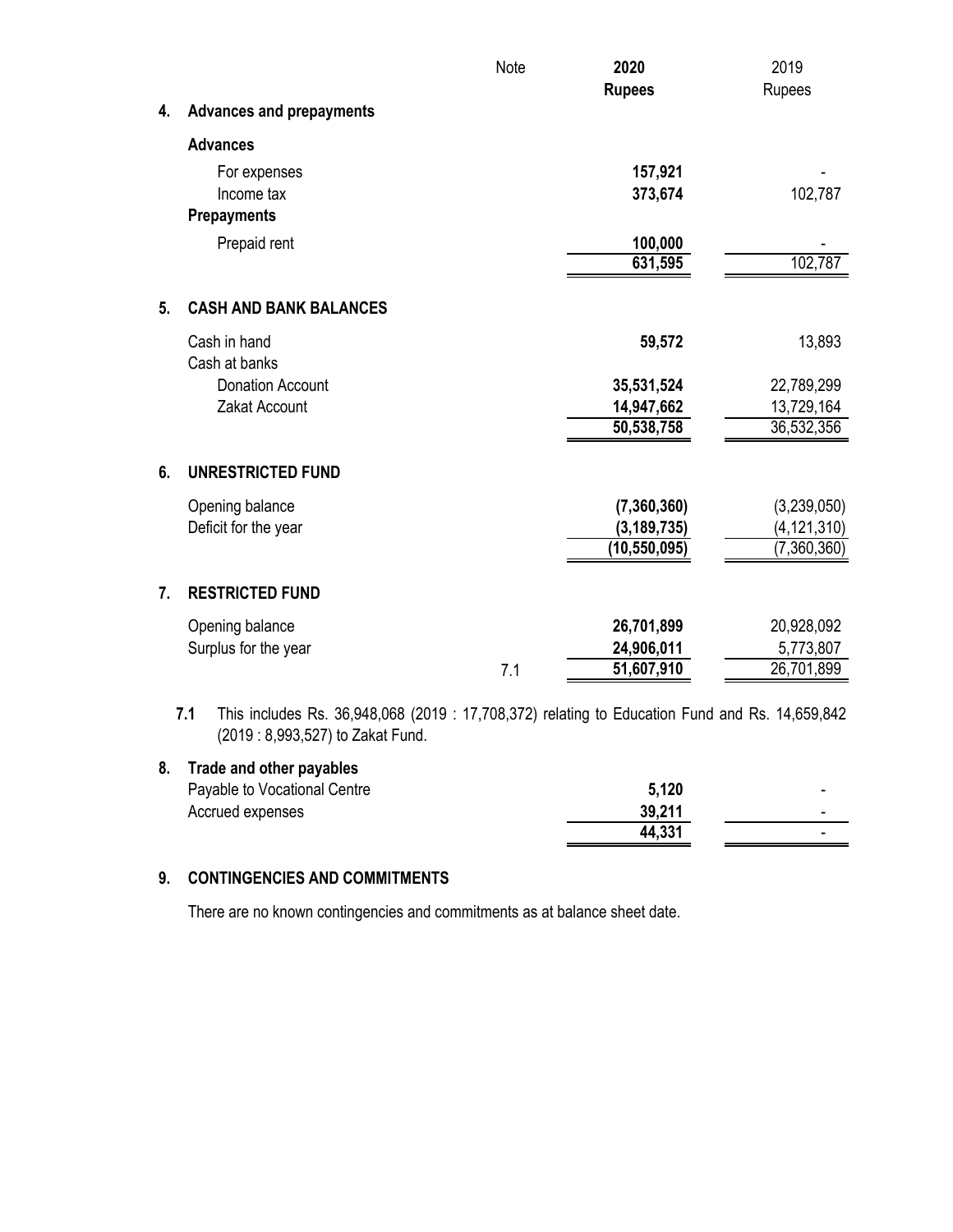|                      |                                    | Note | 2020<br><b>Rupees</b> | 2019<br>Rupees |
|----------------------|------------------------------------|------|-----------------------|----------------|
|                      | <b>10. ADMINISTRATIVE EXPENSES</b> |      |                       |                |
|                      | Salaries, wages and benefits       |      | 3,424,784             | 2,477,236      |
| Office rent          |                                    |      | 483,072               | 487,836        |
| <b>Utilities</b>     |                                    |      | 179,992               | 132,505        |
| Entertainment        |                                    |      | 126,108               | 150,356        |
| Chairman visit       |                                    |      | 23,521                | 97,939         |
|                      | Travel and conveyance              |      | 151,800               | 283,428        |
| Vehicle running      |                                    |      | 168,316               |                |
| Postage              |                                    |      | 80,154                | 71,518         |
|                      | Printing and stationery            |      | 185,833               | 125,690        |
|                      | Repair and maintenance             |      | 55,850                | 41,070         |
| <b>Miscellaneous</b> |                                    |      | 251,505               | 60,902         |
| Award and gifts      |                                    |      | 28,275                | 46,900         |
| Training             |                                    |      | 5,500                 | 7,500          |
| Audit fee            |                                    |      | 25,000                | 18,000         |
| Tax charges          |                                    |      |                       | 65,093         |
| Fee and subscription |                                    |      | 303,000               | 111,000        |
| Vocational center    |                                    |      | 404,786               | 790,980        |
| Bank charges         |                                    |      | 3,362                 | 12,766         |
| Depreciation         |                                    | 4    | 744,433               | (151, 673)     |
|                      |                                    |      | 6,645,291             | 4,829,046      |

#### **11. TAXATION**

In accordance with the provisions of Section 100 C of the Income Tax Ordinance 2001, the income of nonprofit organizations, trusts or welfare institutions, shall be allowed a tax credit equal to one hundred percent of the tax payable, including minimum tax and final taxes payable under any of the provision of the Income tax Ordinance 2001, subject to the following conditions, namely:

(a) return has been filed;

(b) tax required to be deducted or collected has been deducted or collected and paid;

(c) withholding tax statements for the immediately preceding tax year have been filed; and

(d) the administrative and management expenditure does not exceed 15% of the total receipts.

"Provided that clause (d) shall not apply to a non-profit organization if;

(a) charitable and welfare activities of the non-profit organization have commenced for the first time within last three years;

(b) total receipts of the non-profit organization during the tax year are less than one hundred million Rupees."

Total receipts of The Trust during the tax year are less than one hundred million Rupees. Therefor clause (d) will not be applicable in this case. However, the Trust complies with the provisions of clause (a) to (c) and is therefore entitled for a tax credit equal to one hundred percent of the tax payable including minimum tax and final taxes payable under any of the provision of the Income tax Ordinance 2001.